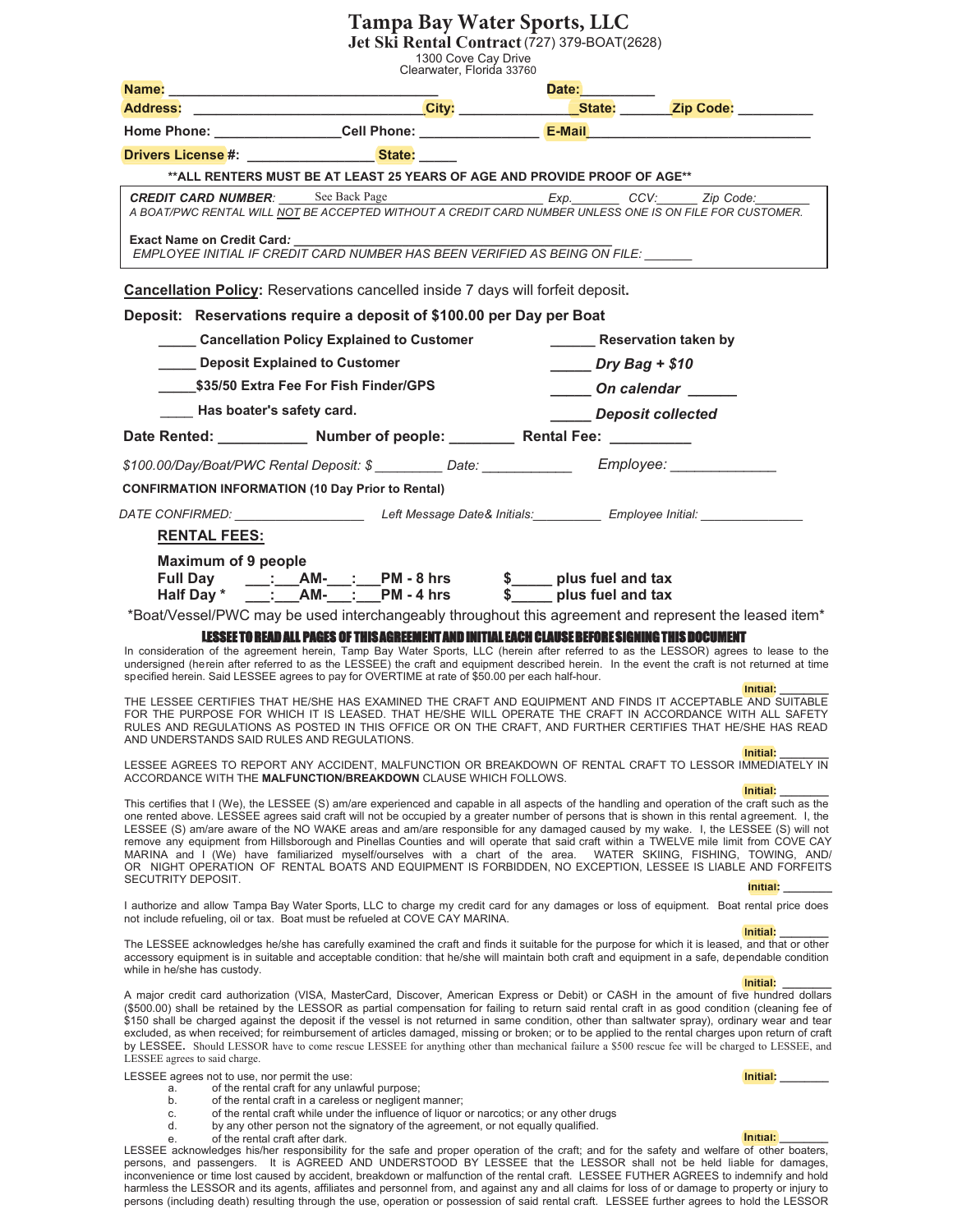harmless should loss or damages occur to any LESSEE'S personal property while carried in, or on, the rental craft, including loss or damage by fire, water, theft or any other causes whatsoever.

> **Initial: \_\_\_\_\_\_\_\_ \_**

LESSEE expressly agrees to indemnify and hold LESSOR and its agents, affiliates and personnel, harmless of, from and against any and all loss, cost, damages, attorney fee and/or liability in connection with the enforcing of the forgoing rental contract by LESSOR, including expense incurred in connection with attempting to collect delinquent rent and in the event of suit by LESSOR, to recover possession of said rental property and/or to enforce any terms, conditions and/or provisions hereof. It is understood and agreed that Venue and any action hereunder shall be in the county of LESSOR.

**Initial: \_\_\_\_\_\_\_\_ Initial:** In the event of **malfunction, breakdown**, or if any defect is discovered after acceptance of the rental craft the LESSEE will immediately report it to LESSOR. Continued use of it shall entirely at the LESSEE'S risk and thus LESSEE assumes all liability of injury and damage to all persons and property that may become involved by its continued use.

**Initial: \_\_\_\_\_\_\_\_ Initial:** LESSOR'S ability to provide a rental craft if reserved, is contingent upon and subject to the return of the unit by the previous lessee, or any other cause beyond LESSOR'S control.

**Initial: \_\_\_\_\_\_\_\_ Initial:**

LESSOR reserves the right to cancel this rental agreement due to inclement or impending bad weather. Rental fees will be prorated based on time used.

**Initial: \_\_\_\_\_\_\_\_**

The rules and regulations contained herein and as posted in the office, on the craft and /or the grounds by the LESSOR are for the safety and welfare of all who use the facilities. The LESSEE certifies that he/she has read and understands said rules and regulations and further assumes the responsibility that his/her family and or guest(s) will obey the rules.

**Initial: \_\_\_\_\_\_\_\_ Initial:**

Should any term or condition of Rental Agreement be held void or unenforceable, then that term shall be deemed severed from this Agreement and the unenforceable, then that term shall be deemed severed from this Agreement and the enforceability and the remainder shall not be affected and will remain in full force and effect.

> **Initial: \_\_\_\_\_\_\_\_ \_**

THE TERMS AND CONDITIONS ON BOTH SIDES OF THIS CONTRACT CONTAINS THE ENTIRE UNDERSTANDING BETWEEN LESSEE AND LESSOR AND NO OTHER REPRESENTATION OR INDUCEMENT, ORAL OR WRITTEN, HAS BEEN MADE WHICH IS NOT INCLUDED IN THIS RENTAL AGREEMENT.

**I (WE) HAVE READ ALL PAGES OF THE AGREEMENT AND FULLY UNDERSTAND THE TERMS AND CONDITIONS AS SET FORTH ON BOTH SIDES; THAT I (WE) ACKNOWLEDGE RECEIPT OF A COPY OF THIS AGREEMENT**.

LESSOR: Tampa Bay Water Sports, LLC, by: \_\_/s/TBWS \_\_\_\_\_\_\_\_\_\_\_\_\_\_\_\_\_\_\_\_\_\_\_DATE: \_

LESSEE: \_\_\_\_\_\_\_\_\_\_\_\_\_\_\_\_\_\_\_\_\_\_\_\_\_\_\_\_\_\_\_\_\_\_\_\_\_\_\_\_\_ \_\_\_\_\_ DATE: \_\_\_\_\_\_\_\_\_\_\_\_\_\_\_\_\_\_\_\_\_ \_

WAIVER AND RELEASE OF LIABILITY AGREEMENT – FLORIDA

DISCLAIMER – This Waiver and Release Agreement is applicable to all renters, operators, passengers, and users of equipment provided by Tampa Bay Water Sports, LLC \*(For purposes of this Waiver and Release, the term "Tampa Bay Water Sports LLC." includes all boat owners, principles, directors, officers, employees, agents, representatives, servants, assigns, successors, insurers and subsidiaries of Tampa Bay Water Sports, LLC.). If any other rental agreement is supplemented with this Release, the provisions of this Release will prevail over any clauses

in the rental agreement that are inconsistent with this Release. The undersigned agrees that he/she is also signing this Release on behalf of undersigned's minor children. Renter agrees that he/she will disclose to Tampa Bay Water Sports, LLC, all potential operators, passengers, and users of said rental equipment. Renter further agrees that in the a event that he/she fails to notify Tampa Bay Water Sports, LLC of all potential operators, passengers, or users of said equipment, he/she will be personally liable for any damages to the undisclosed individuals, even if such damages arise out of the negligence or fault of **Tampa Bay Water Sports, LLC** or Cove Cay Marina.

**Initial: \_\_\_\_\_\_\_\_ Initial: II.** ACKNOWLEDGEMENT OF RISKS – The undersigned hereby acknowledges that some, but not all of the risks of participating in watersport activities include: 1) Changing water flow, tides, currents, wave action and ships' wakes; 2) Collisions with any of the following: other participants, the watercraft, other watercraft, and manmade or natural objects; 3) Collision, capsizing, sinking or other hazard which results in wetness, injury, expose to the elements, hypothermia, drowning and/or death; 4) Attack by or encounter with insects and marine life forms, including, but not limited to sharks and/or sting rays; 5) Equipment failure or operator error; 6) My sense of balance, physical coordination, ability to operate equipment, swim and/or follow directions; 7) Wind, inclement weather, lightning, variances and extremes of wind, weather, and temperature, 9) Heat or sun related injuries or illnesses, including sunburn, sunstroke or dehydration of these risks is nit complete and that p unknown or unanticipated risks may result in injury, illness or death. **Initial:**

**III.** EXPRESS ASSUMPTION OF RISK- The undersign herby agrees that he/she is renting, operating or using the equipment provided by Tampa Bay Water Sports, LLC at his/her own risk. The undersigned agrees that he/she is voluntarily participating in all activities related to the rental, operation, or use of the rental equipment, The undersigned assumes full responsibility for the risks of personal injury, accidents or illness, including but not limited to sprains, torn muscles and/or ligaments; fracture or broken bones; eye damage; cuts, wounds, scrapes, abrasions, and/or contusions; head, neck, and/or spinal injuries; animal or insect bite or attack; shock, paralysis, drowning, and/or death; and any resultant expenses from any of the foregoing risks and assumes all risk injury, illness, damage or loss that might result, regardless of the cause, **even if** the risks arise out of the negligence or fault of **Tampa Bay Water Sports, LLC.** 

#### **Initial: \_\_\_\_\_\_\_\_ Initial:**

**IV.** WAIVER/RELEASE OF LIABILITY-By the execution of this Release, the undersigned voluntarily releases, forever discharges and agrees to indemnify and hold harmless Tampa Bay Water Sports, LLC. from any and all liability of any nature for any and all injury or damage arising from personal injuries sustained by the undersigned or any minor children under the undersigned's custody, care, and control, as a result of any and all activities related to the rental, operation, or use of equipment provided by Tampa Bay Water Sports, LLC. regardless of the cause. The undersigned assumes full responsibility for any such injuries or damages, which may occur, and further agrees that Tampa Bay Water Sports, LLC shall not be liable for any loss or theft of personal property. The undersigned specifically agrees that Tampa Bay Water Sports, LLC shall not be responsible for such injuries, damages, loss or theft. EVEN IN THE EVENT OF NEGLIGENCE OR FAULT BY Tampa Bay Water Sports, LLC, whether such negligence is present at the signing of this Release or takes place in the future. This Waiver and Release does not apply to gross negligence or intentional torts by Tampa Bay Water Sports, LLC. **Initial:**

V. LIABILITY TO THIRD PARTIES – The undersigned hereby agrees that he/she will indemnify and hold harmless Tampa Bay Water Sports. LLC for all personal injuries, property damages, or any other damages to any and all third parties, including but not limited to, operators and passengers of other watercraft and minor children under the undersigned's custody, care, and control as a result of any and all activities related to the rental, operation, or use of equipment provided by Tampa Bay Water Sports, LLC even if such damages arise out of the negligence or fault of **Tampa Bay Water Sports**, LLC. **Initial:**

**VI. ACKNOWLEDGEMENT** OF WAIVER AND RELEASE – The undersigned states that he/she has had sufficient time to review the Waiver and Release and to ask any questions associated with said Release. The undersigned further states that he/she has carefully read the foregoing Waiver and Release, knows the contents thereof, and has signed this Release as his/her own free act. The undersigned warrants that he/she is aware that he/she may rent, operate, or use equipment from another rental facility, but has chosen to rent, operate, or use equipment from Tampa Bay Water Sports, LLC. with the knowledge that signing this Release is a requirement for rental, operation, and use of said equipment. The undersigned further warrants that he/she is fully aware that **he/she is waiving any right he/she may have to bring a** legal action to assert a claim against <u>Tampa Bay Water Sports, LLC</u> for <u>Tampa Bay Water Sports's</u> negligence. The undersigned<br>further agrees to be bound by this agreement and that this entire agreement is valid for subse **Initial:**

| <b>RENTER</b>      | OPERATOR/PASSENGER<br>DATF |                    | OPERATOR/PASSENGER        |  |  |
|--------------------|----------------------------|--------------------|---------------------------|--|--|
| OPERATOR/PASSENGER |                            | OPERATOR/PASSENGER | <b>OPERATOR/PASSENGER</b> |  |  |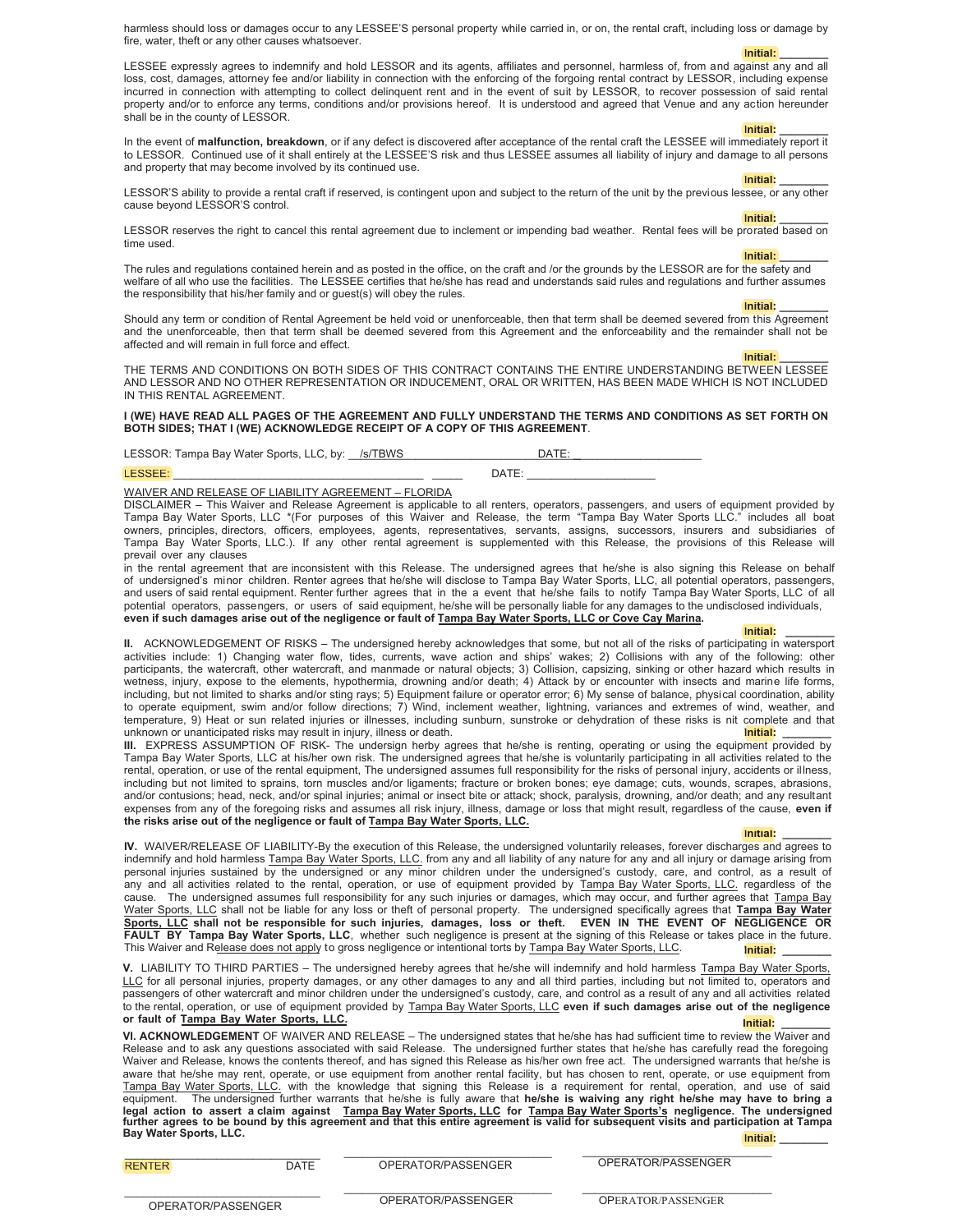### **PARTICIPANT AGREEMENT, RELEASE AND ASSUMPTION OF RISK**

In onsideration of the services of Tampa Bay Water Sports LLC, their agents, owners, officers, volunteers, employees, and all other persons or entities acting in any capacity on their behalf (hereinafter collectively referred to as "TBW"), I hereby agree to release, indemnify, and discharge TBW, on behalf of myself, my spouse, my children, my parents, my heirs, assigns, personal representative and estate as follows:

1. I acknowledge that my participation in jet skiing, WaveRunner, and boating activities entails known and unanticipated risks that could result in physical or emotional injury, paralysis, death, or damage to myself, to property, or to third parties. I understand that such risks simply cannot be eliminated without jeopardizing the essential qualities of the activity.

The risks include, among other things: slips and falls; passengers can be jolted, jarred, bounced, thrown about and otherwise shaken during rides; collision with fixed or movable objects, vehicles, or other watercraft; boat capsize and entrapment; accidental drowning; water craft are slippery when wet and accidents can occur getting in or out; the forces of nature including extremes of weather, lightning and rapid weather changes, exposure to sun, strong wind, cold, large waves, eddies and whirlpools, tidal conditions, surf and currents; exposure to temperature and weather extremes which could cause cold water shock, hypothermia, hyperthermia (heat related illnesses), heat exhaustion, sunburn, dehydration; exposure to potentially dangerous wild animals, insect bites, and hazardous plant life; aggressive and/or poisonous marine life; musculoskeletal injuries including head, neck, and back injuries; wrist, arm, or shoulder injuries; equipment failure and/or operator error; the negligence of other visitors, participants, or other persons who may be present; improper lifting or carrying; my own physical condition, and the physical exertion associated with this activity; transmissible pathogen or disease; Traveling to and from activity locations raises the possibility of any manner of transportation accidents; accidents or illness can occur in remote places without medical facilities and emergency treatment or other services rendered.

Furthermore, TBW personnel have difficult jobs to perform. They seek safety, but they are not infallible. They might be unaware of a participant's fitness or abilities. They might misjudge the weather or other environmental conditions. They may give incomplete warnings or instructions, and the equipment being used might malfunction.

- 2. I expressly agree and promise to accept and assume all of the risks existing in this activity. My participation in this activity is purely voluntary, and I elect to participate in spite of the risks. Additionally, I agree to wear a U.S. Coast Guard approved personal flotation device (life jacket) and wetsuit bottom (or clothing that provides equivalent protection) while participating in this activity.
- **3.** I hereby voluntarily release, forever discharge, and agree to indemnify and hold harmless TBW from any and all claims, demands, or causes of action, which are in any way connected with my participation in this activity or my use TBW's equipment or facilities, **including any such claims which allege negligent acts or omissions of TBW.**
- 4. Should TBW or anyone acting on their behalf, be required to incur lawyer's fees and costs to enforce this agreement, I agree to indemnify and hold them harmless for all such fees and costs
- 5. I certify that I have adequate insurance to cover any injury or damage I may cause or suffer while participating, or else I agree to bear the costs of such injury or damage myself. I further certify that I am willing to assume the risk of any medical or physical condition I may have
- 6. In the event that I file a lawsuit against TBW, I agree to do so solely in the state of Florida, and I further agree that the substantive law of that state shall apply in that action without regard to the conflict of law rules of that that state. I agree that if any portion of this agreement is found to be void or unenforceable, the remaining document shall remain in full force and effect

**By signing this document, I acknowledge that if anyone is hurt or property is damaged during my participation in this activity, I may be found by a court of law to have waived my right to maintain a lawsuit against TBW on the basis of any claim from which I have released them herein. I also agree that this document is valid for subsequent visits and participation at TBW\*. I have had sufficient opportunity to read this entire document. I have read and understood it, and I agree to be bound by its terms.** 

| <b>Print Name</b> |  |  |  |
|-------------------|--|--|--|
|                   |  |  |  |

Signature of Participant BBBBBBBBBBBBBBBBBBBBBBBBBBBBB of

Print Name

Signature of Participant BBBBBBBBBBBBBBBBBBBBBBBBBBBBB of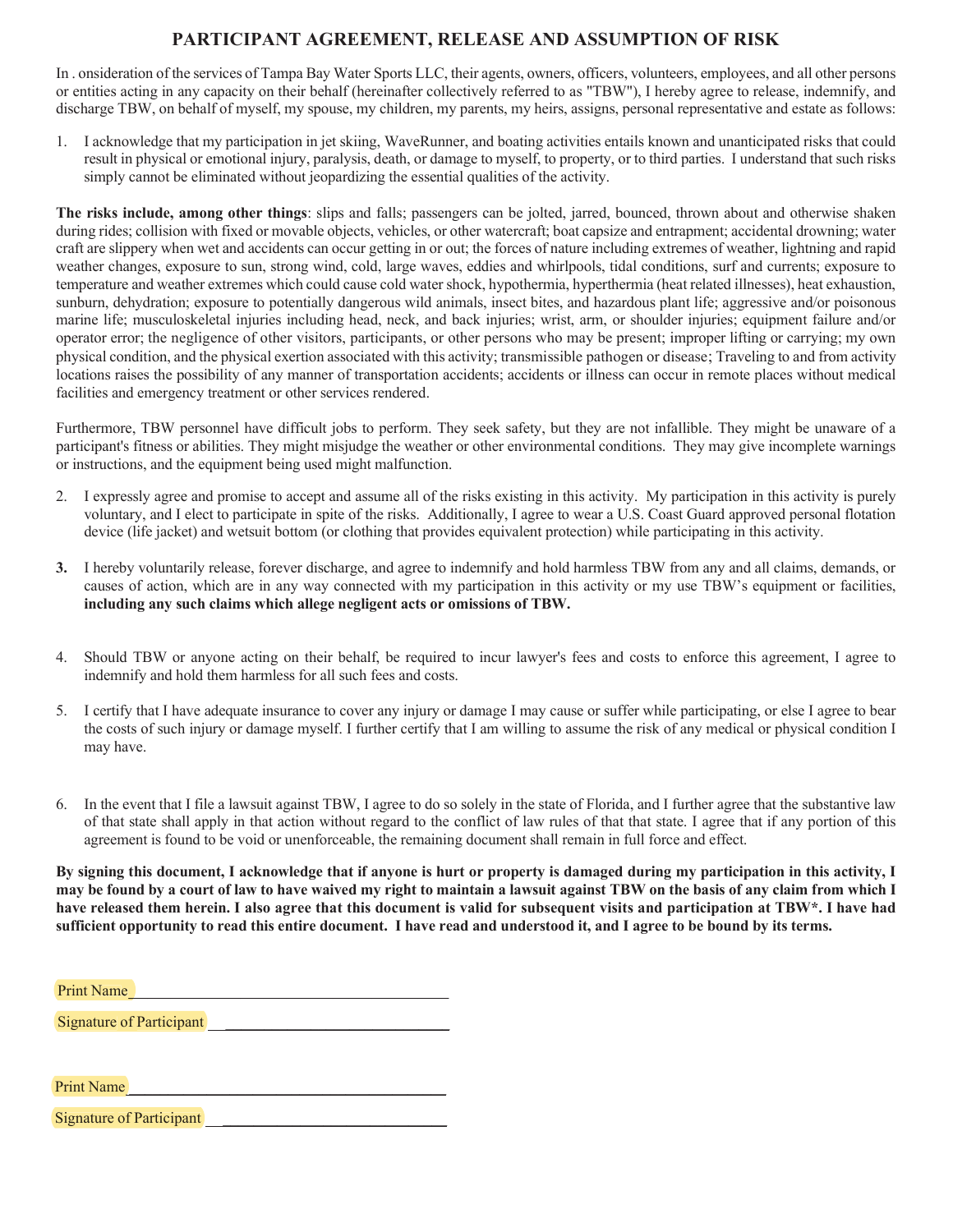# **PROTECTIVE WETSUIT REFUSAL AGREEMENT**

I, for myself and/or on behalf of my child or legal ward, have been fully warned and advised by Tampa Bay Water Sports LLC(hereinafter collectively referred to as 'TBW'), that we should wear a properly fitted wetsuit bottom, or clothing that provides equivalent protection, while riding or being around personal watercraft (e.g. jet skis, wave runners, etc.) in order to protect against injuries and/or death caused by water from the jet thrust nozzle being forced into the rectum or vagina. I understand that by not wearing a properly fitted wetsuit bottom, or clothing that provides equivalent protection, I will be going against manufacturers' requirements and putting myself at an increased risk for injuries, and against the advice of TBW and numerous court cases I am refusing this critical safety precaution.

**I/we the undersigned have read the foregoing statement carefully before signing and do understand its warnings.** 

| <b>Signature of Rider</b> | <b>Print Name</b>                            | Date |
|---------------------------|----------------------------------------------|------|
| <b>Signature of Rider</b> | <b>Print Name</b>                            | Date |
| Name of $minor(s)$        | Signature of parent, guardian, and or spouse |      |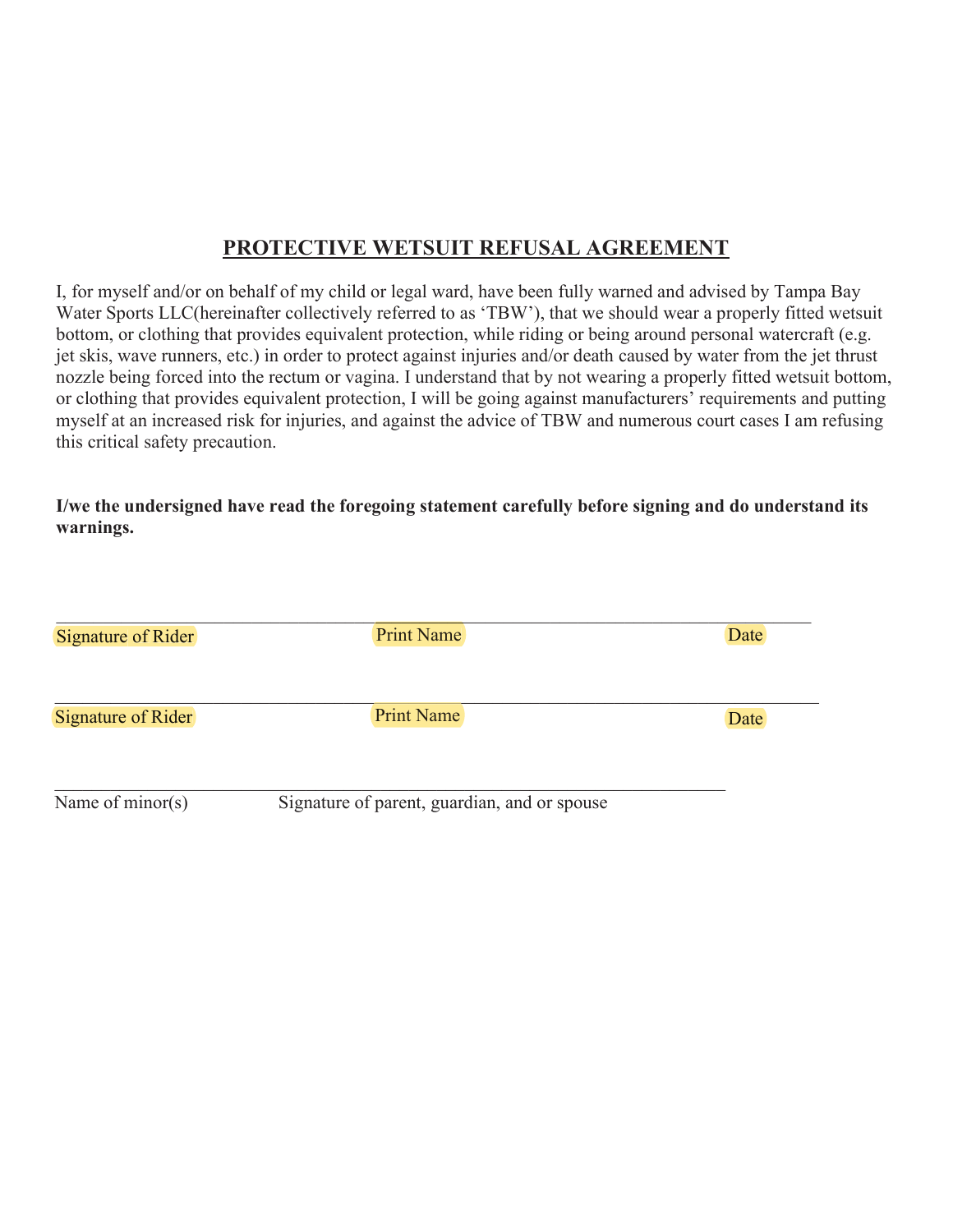# Rules of the Boat

- While the boat is moving everyone must remain seated
- The engine must be off when anyone is in the water
- All arms and legs must remain inside the boat while the boat is moving. Do not let people try to stop the boat the with arms or legs, whether parking or otherwise.
- Mangrove Waterway minimum wake
- When traveling underneath a bridge minimum wake
- Children under 6 year of age must wear a life jacket at all times.
- If you are unsure or unfamiliar with the waterways go SLOW, remember, the slower you go the less damage you can cause.
- No smoking
- Follow navigation signs
- Have a designated sober driver.
- IF you are unsure of the area drive as slow as possible, remember the slower you go the less damage you can cause.
- The boat shall never go above  $\frac{3}{4}$  throttle, 5000rpm. This will save you gas too.
- NO pets over 20 LBS
- **THE CAPTAIN IS RESPONSIBLE FOR EVERYONE ON THE BOAT!!!!!!!**
- You are not allowed to do ANYTHING that begins with the words "Hey Y'all watch this…" or similar wording.
- Return the boat in the same condition that you found it.
- When parked remember to turn the engine off.
- $\bullet$  HAVE FUN!!!!!!!!

\_\_\_\_\_\_\_\_\_\_\_\_\_\_\_\_\_\_\_

Renter / Operator – by signing this document I certify that I have read the rules of the boat.